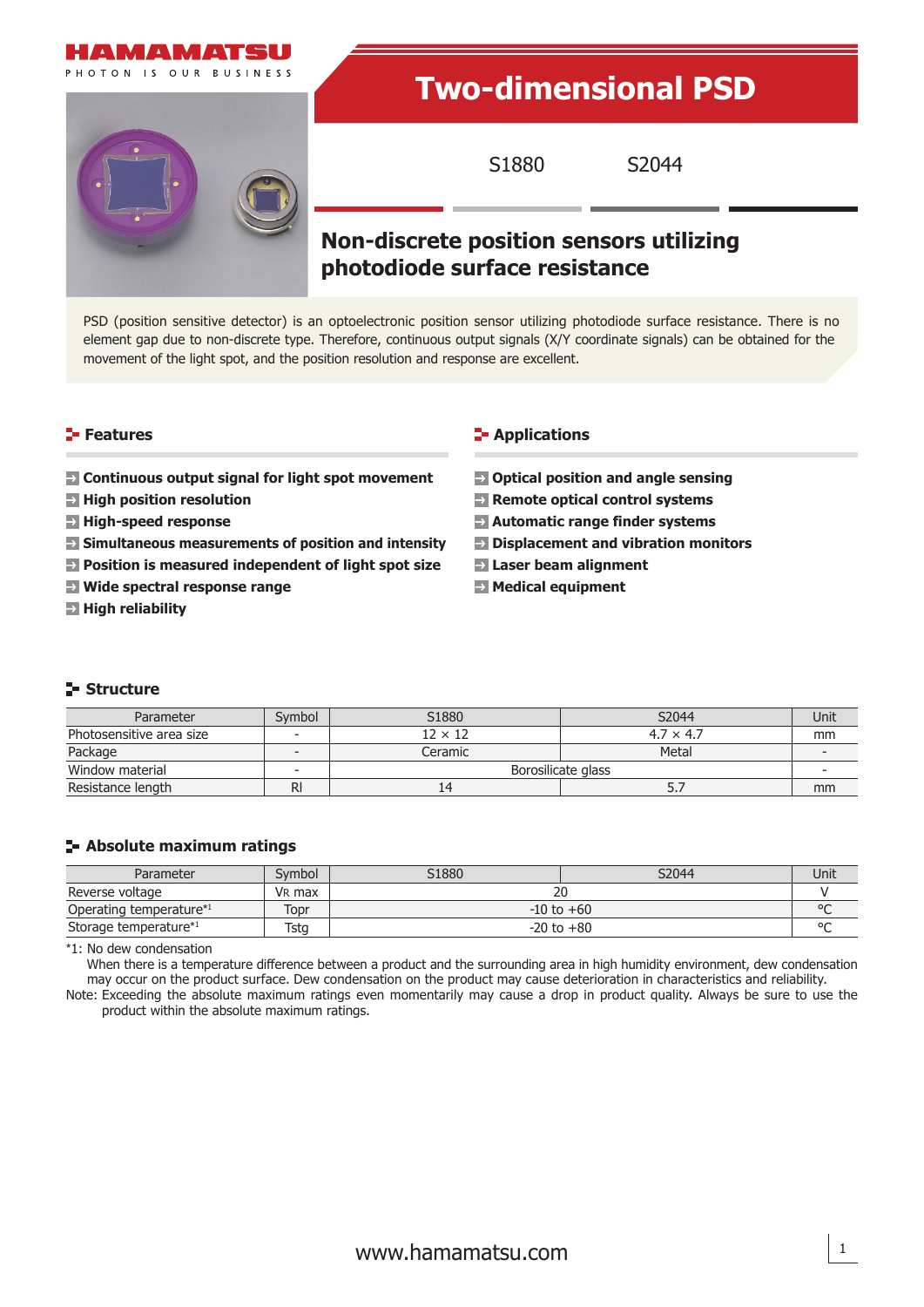# **Electrical and optical characteristics (Ta=25 °C unless otherwise noted)**

| Parameter                     |        | Symbol                   | Condition                      | S1880                    |             | S2044                    |                          |             |                          |             |
|-------------------------------|--------|--------------------------|--------------------------------|--------------------------|-------------|--------------------------|--------------------------|-------------|--------------------------|-------------|
|                               |        |                          |                                | Min.                     | Typ.        | Max.                     | Min.                     | Typ.        | Max.                     | <b>Unit</b> |
| Spectral response range       |        | ٨                        |                                | $\overline{\phantom{0}}$ | 320 to 1060 |                          | $\overline{a}$           | 340 to 1060 |                          | nm          |
| Peak sensitivity wavelength   |        | $\lambda p$              |                                | Ξ.                       | 920         | $\overline{\phantom{0}}$ | $\overline{a}$           | 920         | $\overline{\phantom{a}}$ | nm          |
| Photosensitivity              |        | S                        | $\lambda = \lambda p$          | -                        | 0.6         | $\overline{\phantom{a}}$ | $\overline{\phantom{0}}$ | 0.6         | -                        | A/W         |
| Interelectrode resistance*2   |        | <b>Rie</b>               | Vb=0.1 V                       | 5                        | 10          | 15                       | 5                        | 10          | 15                       | $k\Omega$   |
| Position detection            | Zone A |                          |                                |                          | ±80         | ±150                     | $\overline{a}$           | ±40         | ±100                     |             |
| $error*3$                     | Zone B | Ε                        |                                |                          | ±150        | ±250                     | ٠                        | ±70         | ±150                     | μm          |
| Saturation current            |        | Ist                      | $V_{R=5} V$<br>$ RL=1 k\Omega$ |                          | 0.5         |                          | $\overline{\phantom{0}}$ | 0.5         |                          | mA          |
| Dark current                  |        | I <sub>D</sub>           | $VR = 5V$                      | Ξ.                       | 1.0         | 500                      | $\overline{a}$           | 0.5         | 5                        | nA          |
| Temperature coefficient of ID |        | <b>TCID</b>              |                                | $\overline{\phantom{a}}$ | 1.15        |                          | $\overline{\phantom{0}}$ | 1.15        | $\overline{\phantom{0}}$ | times/°C    |
| Rise time                     |        | tr                       | $VR = 5V$<br>$ RL=1 k\Omega$   |                          | 1.5         |                          | $\overline{a}$           | 0.3         |                          | μs          |
| Terminal capacitance          |        | Ct                       | $V_{R=5} V$<br>$f = 10$ kHz    |                          | 300         |                          |                          | 45          |                          | pF          |
| Position resolution*4         |        | $\overline{\phantom{a}}$ |                                |                          | 1.5         |                          |                          | 0.6         |                          | μm          |

\*2: Measured between two output terminals opposite to each other, and the other terminals are open-circuited on measurement.

\*3: The radius of Zones A and B depend on the product type. They are determined as follows:

| Type no. | Zone A (mm) | Zone $B$ (mm)           |  |  |  |
|----------|-------------|-------------------------|--|--|--|
| S1880    | 2.5         |                         |  |  |  |
| S2044    | 0.9         | $4 \times 4$ (quadrate) |  |  |  |

\*4: Position resolution

This is the minimum detectable light spot displacement. The detection limit is indicated by distance on the photosensitive surface. The numerical value of the resolution of a position sensor using a PSD is proporional to both the length of the PSD and the noise of the measuring system (resolution deteriorates) and inversely proportional to the photocurrent (incident evergy) of the PSD (resolution improves).

⸱ Light source: LED (900 nm)

- ⸱ Light spot size: ϕ200 µm ⸱ Photocurrent: 1 µA
	- ⸱ Circuit system input noise: 1 µV (1 kHz)
- ⸱ Frequency range: 1 kHz
- 
- ⸱ Interelectrode resistance: Typical value (Refer to specification table.)



#### **Photosensitivity temperature characteristics**



Wavelength (nm)

KPSDC0063EA Photosensitive area Zone B Zone A



2

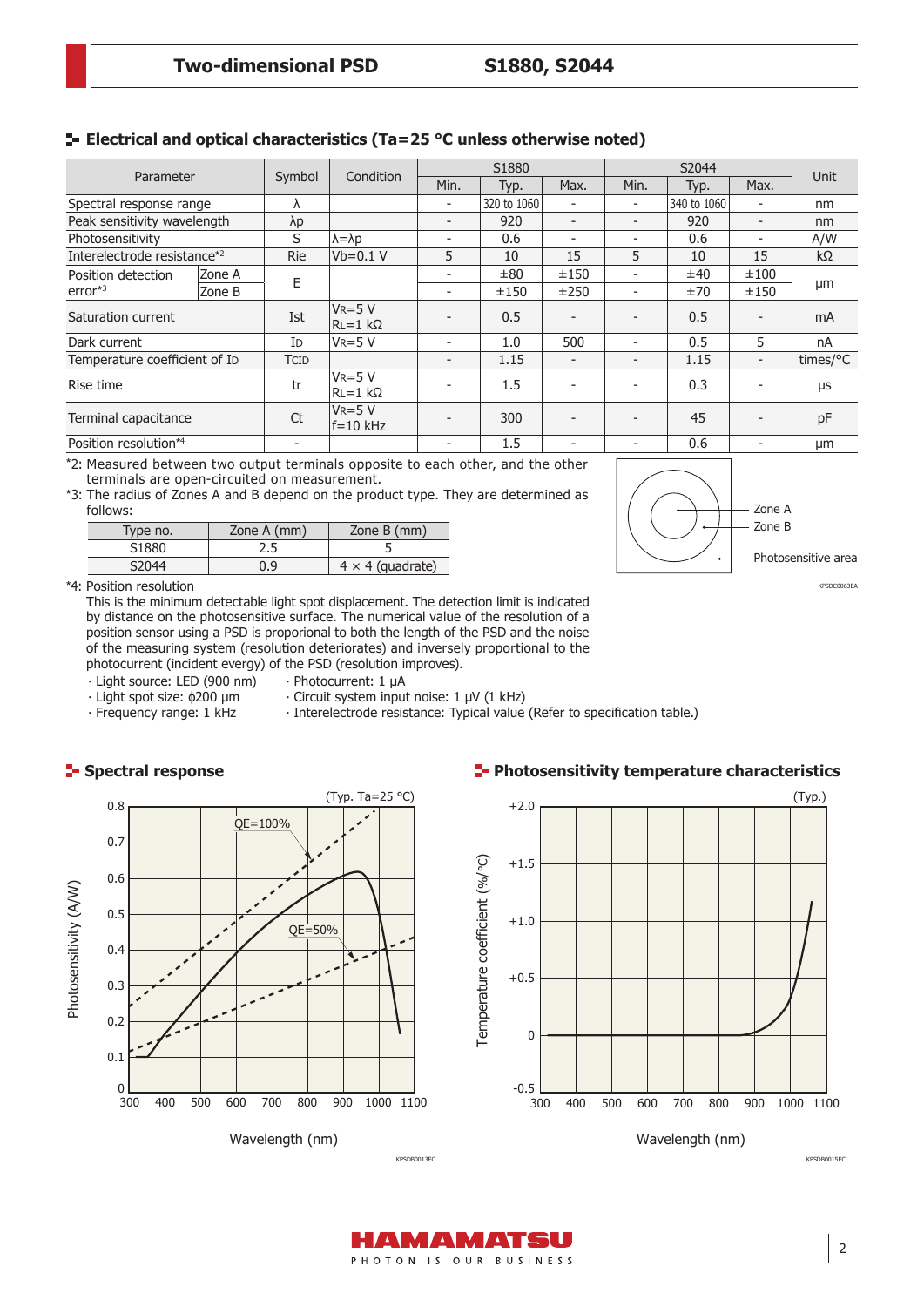

#### **Terminal capacitance vs. reverse voltage**

#### **Examples of position detectability (Ta=25 °C, λ=900 nm, light spot size: ϕ200 µm)**



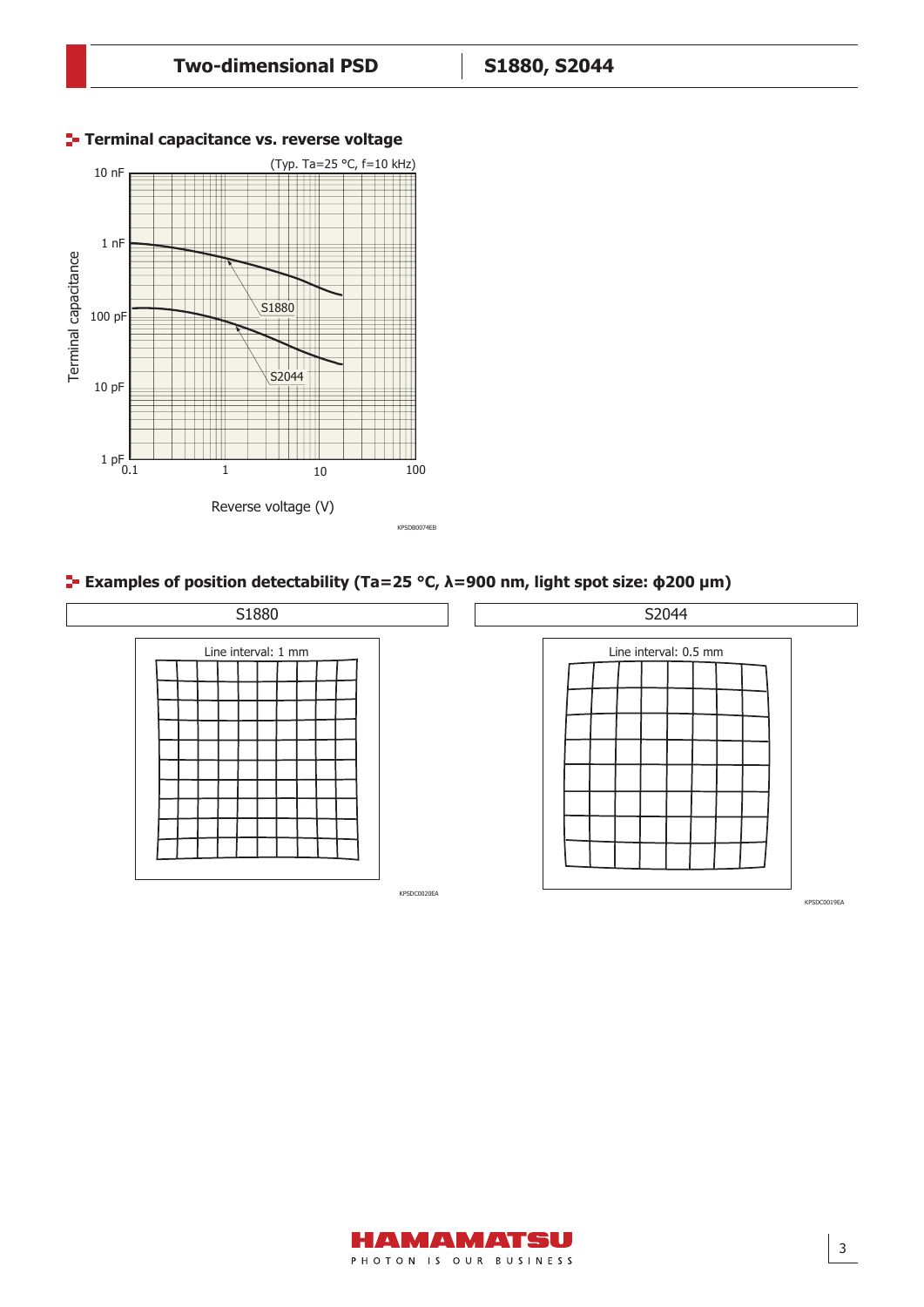#### **Example of DC-operating circuit**



R1 - R25: same value

Rf: depends on input level

U1 - U4: low drift head amplifier, TL071, etc.

U13, U14: analog divider, AD538 (Analog Devices), etc.



R1 - R24: same value

Rf: depends on input level

U1 - U4: low drift head amplifier, TL071, etc.

U12, U13: analog divider, AD538 (Analog Devices), etc.





KPSDC0026EB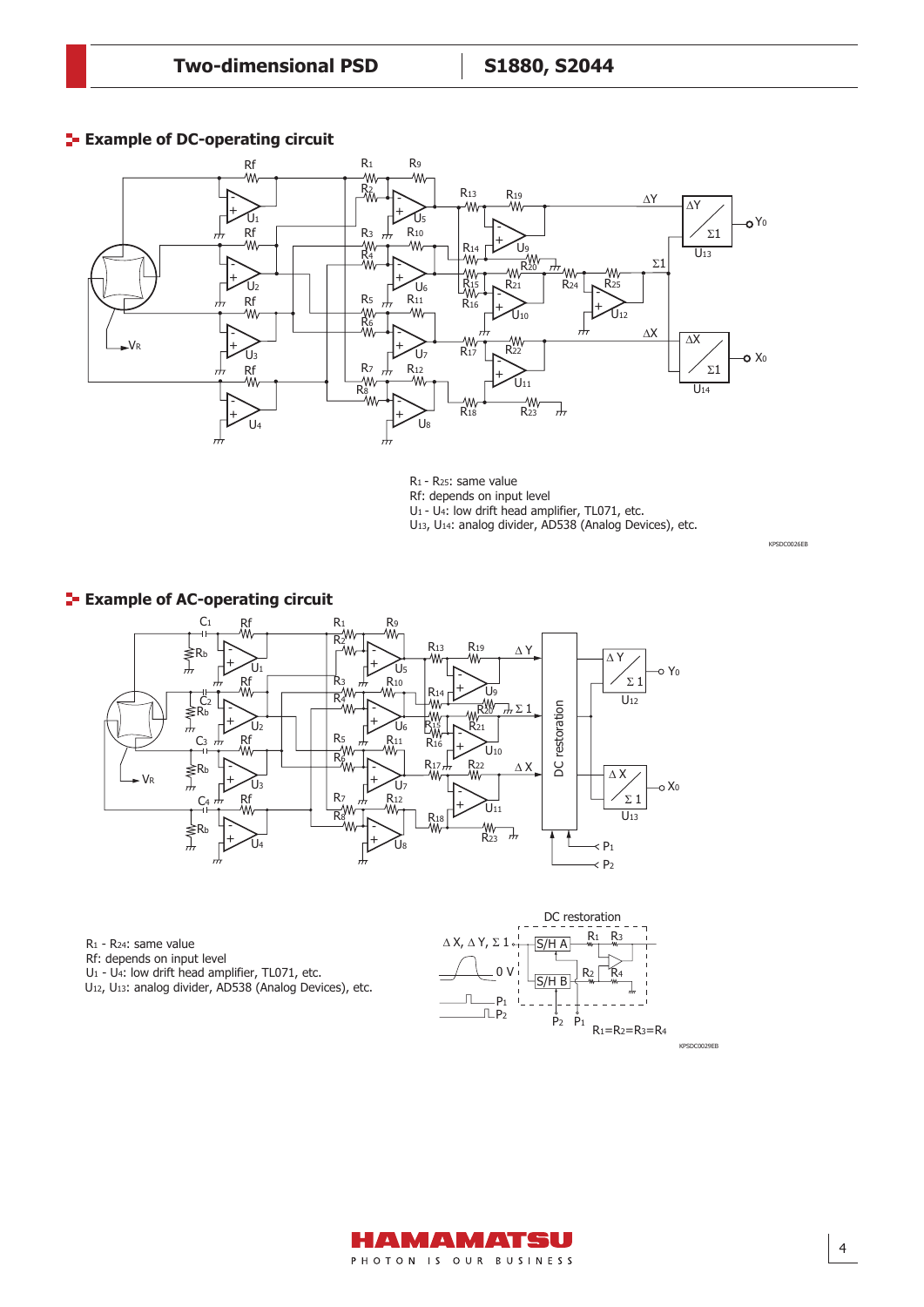Dimensional outline (S2044, unit: mm)

#### **<sup>1</sup>** Dimensional outlines (unit: mm)





**\*** Photosensitive area is specified at the inscribed square.

KPSDC0012EA

 $\frac{(Ix2 + IY1) - (Ix1 + IY2)}{Ix1 + IX2 + IY1 + IY2} =$ 2x LX

 $\frac{(1 \times 2 + 1 \times 2) - (1 \times 1 + 1 \times 1)}{1 \times 1 + 1 \times 2 + 1 \times 1 + 1 \times 2} = \frac{2y}{1 \times 1}$  $IX1 + IX2 + IY1 + IY2$ LY

> S1880: Lx=14 mm  $Ly=14$  mm S2044: Lx=5.7 mm  $Ly = 5.7$  mm